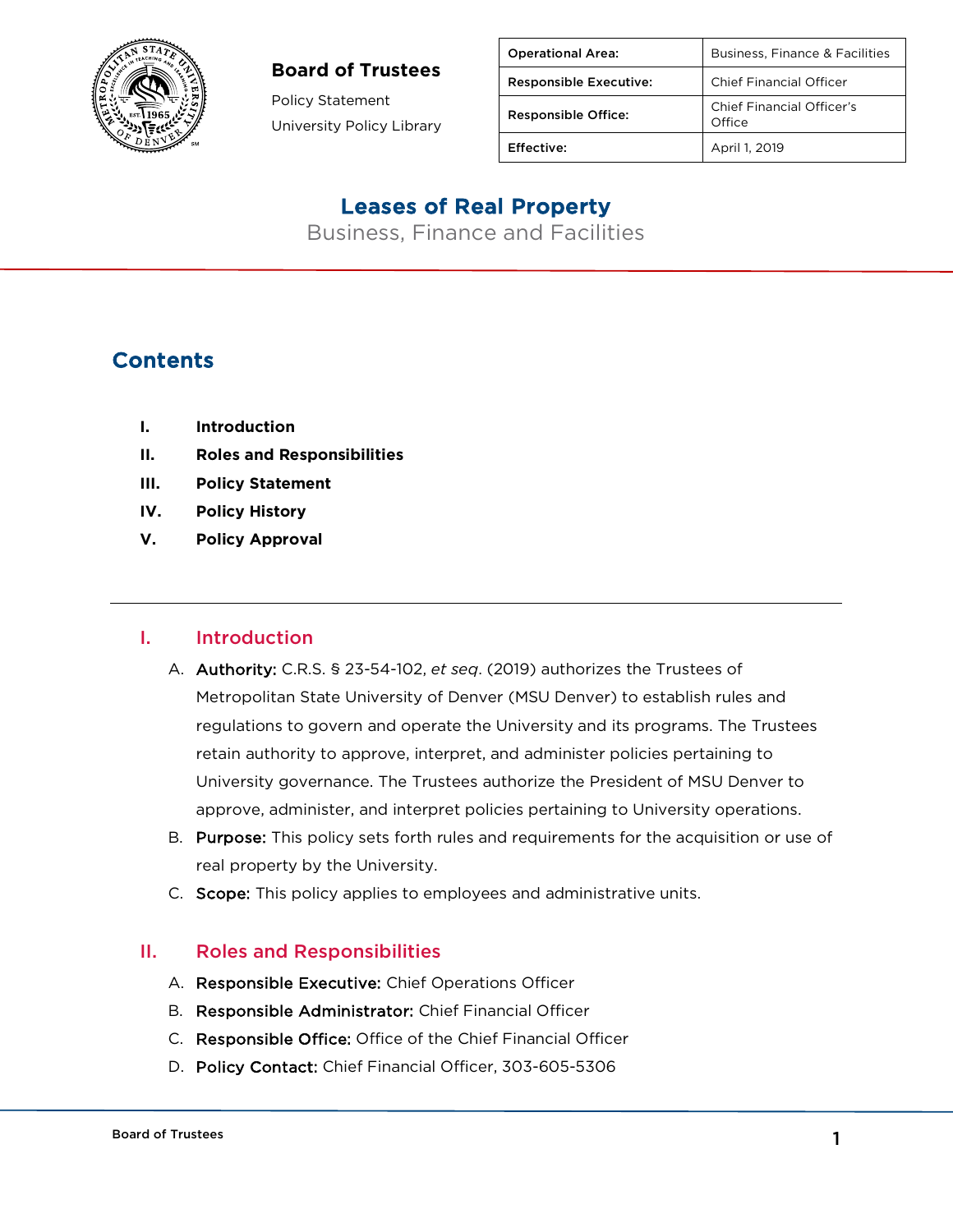

### **Board of Trustees**

Policy Statement University Policy Library

| <b>Operational Area:</b>      | Business, Finance & Facilities      |
|-------------------------------|-------------------------------------|
| <b>Responsible Executive:</b> | <b>Chief Financial Officer</b>      |
| <b>Responsible Office:</b>    | Chief Financial Officer's<br>Office |
| Effective:                    | April 1, 2019                       |

### Leases of Real Property

Business, Finance and Facilities

### III. Policy Statement

Any acquisition or use of real property by the University which is conditional upon or requires expenditures of funds shall be subject to the approval of the Colorado Commission on Higher Education (CCHE), whether acquisition is by lease, leasepurchase, purchase, gift, or otherwise. The Board of Trustees has the responsibility and authority to review and approve the acquisition of real property secured through lease rental agreements or otherwise in accordance with the policies established by the CCHE. This policy applies to the acquisition of real property regardless of its planned use (e.g., instructional, public service, institutional support, academic support, etc.).

"Real property" is defined as land any interest therein, and generally whatever is erected or growing upon or affixed to land.

Lease, rental, or other real property use agreements executed prior to the effective date of this policy shall not be construed as invalidated.

### IV. Policy History

- A. Effective: April 1, 2019
- B. Revised: This policy supersedes section 4.12 of the *MSCD Trustees Manual*, 2007.
- C. Review: This policy will be reviewed every five years or as deemed necessary by University leadership.